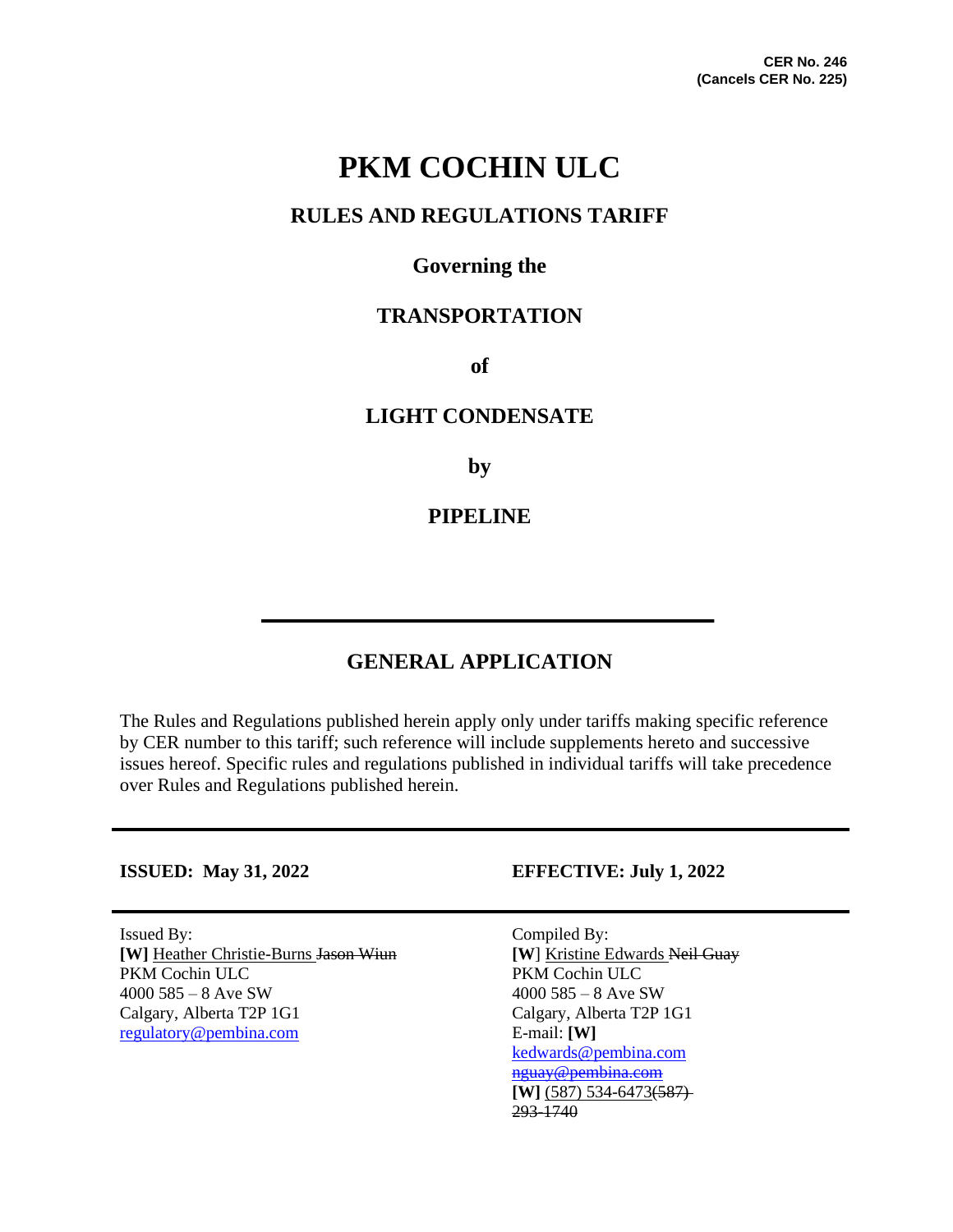#### **1. DEFINITIONS**

As used in this tariff, the following terms have the following meanings:

"**API**" means American Petroleum Institute.

"**ASTM**" means American Society for Testing and Materials.

"**Available Capacity**" means the capacity of the Cochin Pipeline, expressed in barrels per day, available to transport in a month, given operating conditions in that month.

"**Barrel**" means a unit of volume equivalent to forty-two (42) United States gallons measured at a temperature of sixty degrees Fahrenheit (60°F) and a pressure of 14.696 psi.

"**Business Day**" means any day that is not a Saturday, Sunday or a statutory holiday in Calgary, Alberta or Houston, Texas.

"**CER**" means the Canada Energy Regulator.

"**Carrier**" means PKM Cochin ULC.

"**Celsius**" (°C) is equivalent to the Fahrenheit temperature minus 32 divided by the factor 1.8.

"**Cochin Pipeline**" means Carrier's pipeline system to transport Light Condensate from a Receiving Point near the Canada/U.S. border near Alameda, Saskatchewan (Maxbass, North Dakota), to a Delivery Point near Fort Saskatchewan, Alberta, Canada.

"**Cochin U.S.**" means Pembina Cochin LLC.

"**Cochin U.S. Pipeline**" means Cochin U.S. pipeline system for the transportation of Light Condensate from a receipt facility in Kankakee County, Illinois to the Canada/U.S. border near Maxbass, North Dakota (Alameda, Saskatchewan).

"**Committed Capacity**" means, for a month, the lesser of (i) ninety percent (90%) of the Available Capacity for such month, and (ii) the aggregate nominations for Committed Volumes for such month.

"**Committed Rate**" means the international joint rate or toll charged to a Committed Shipper for Services relating to volumes of Light Condensate transported on the Cochin Pipeline pursuant to the terms of a Committed Shipper's transportation service agreement and the terms of Carrier's joint international tariffs with Cochin U.S. for the transportation of Light Condensate from Receiving Points in Kankakee County, Illinois or Clinton, Iowa, United States to the Delivery Point near Fort Saskatchewan, Alberta, Canada, which tariff shall be on file and posted at the FERC and CER as such tariffs may be amended or supplemented from time to time.

"**Committed Shipper**" means a Shipper that has contracted for transporting or paying for a Committed Volume on the Cochin Pipeline pursuant to the terms of a TSA entered into with Carrier during the open season that ended on May 31, 2012.

"**Committed Shipper Allocation**" shall have the meaning given to it in Section 17(c).

"**Committed Volume**" means, with respect to a Committed Shipper, the minimum daily volume of Light Condensate to be received by Carrier set out in Section 2.1 of the Committed Shipper's TSA in respect of the Cochin Pipeline.

"**Cubic Meter**" (m<sup>3</sup> ) means a metric unit of volume at a temperature of fifteen degrees Celsius  $(15\degree C)$  and a pressure of 101.325 kPa which is equivalent to 6.289811 Barrels at a temperature of sixty degrees Fahrenheit (60°F) and a pressure of 14.696 psi.

"**Deficiency Fee**" means payments to be made by a Committed Shipper as determined in accordance with Section 2.3 of the TSA.

"**Delivery Point**" means any point of interconnection between a delivery flange that is included in the Cochin Pipeline and another facility.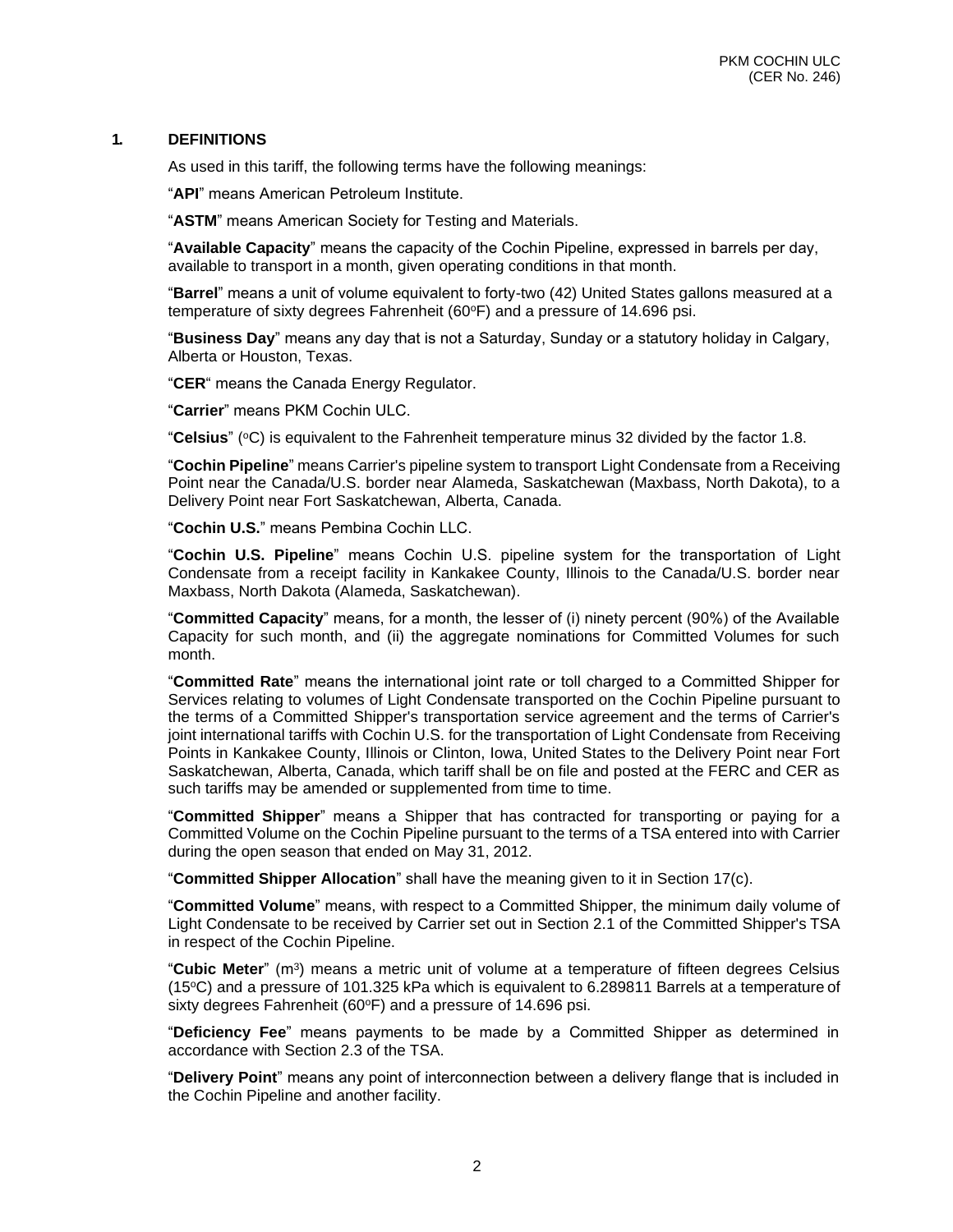"**DRA**" means Drag Reducing Agent.

"**FERC**" means the Federal Energy Regulatory Commission in the United States.

"**Financial Assurances**" means the financial assurances provided by Shipper and accepted by Carrier in accordance with Rule 21.

"**Kilopascal**" (kPa) is equivalent to 0.1450377 pounds per square inch.

"**Light Condensate**" means a liquid hydrocarbon having properties conforming to those specified in Rule 4(a).

"**Minimum Volume**" means, for the Cochin Pipeline, a minimum continuous volume of 50,000 barrels or 8,000 cubic meters of Light Condensate received or delivered at one time.

"**Monthly Volume**" means the product of the Committed Volume multiplied by the number of days in the relevant month.

"**NAFTA**" means North American Free Trade Agreement.

"**Receiving Point**" means any point of interconnection between a receipt flange that is included in the Cochin Pipeline and another facility.

"**Regular Delivery Point**" means a Delivery Point for the delivery of Light Condensate as provided for in Carrier's toll schedules or rate tariffs.

"**Regular Receiving Point**" means a Receiving Point for the receipt of Light Condensate as provided for in Carrier's toll schedules or rate tariffs.

"**Remaining Available Capacity**" shall have the meaning given to it in Section 17(c).

"**Retention Stock**" means the combination of Working Stock and Tank Bottoms.

"**Services**" means the receipt of Light Condensate for a Shipper's account at a designated Regular Receiving Point and the terminaling, transportation and delivery of such Light Condensate to a designated Regular Delivery Point.

"**Shipper**" means a party that contracts with Carrier for the provision of Services pursuant to the rules, regulations and rates in Carrier's tariff, and that has satisfied Carrier of that party's capacity to perform its financial obligations that may arise from the provision of Services, and includes a Committed Shipper and a transferee of a Shipper's rights and obligations, as approved in accordance with Rule 21(c).

"**Tank Bottoms**" means the volume of Light Condensate required by Carrier, at locations where Carrier provides necessary operational tankage, to float tank roofs to working levels and to maintain that level.

"**Tender**" means an offer by Shipper to Carrier in accordance with this tariff for the transportation of a stated quantity of Light Condensate from a Regular Receiving Point to a Regular Delivery Point.

"**TSA**" means a Transportation Services Agreement executed by Carrier and a Committed Shipper pursuant to the open season that ended on May 31, 2012.

"**Uncommitted Capacity**" means, for a month, the greater of (i) ten percent (10%) of the Available Capacity for such month, or (ii) the positive difference resulting from the subtraction of the Committed Capacity from the Available Capacity for such month.

"**Uncommitted Volumes**" means: (i) volumes of Light Condensate received by Carrier for transportation for a Shipper that is not a Committed Shipper; and (ii) volumes of Light Condensate received by Carrier for transportation for a Committed Shipper in a month that are in excess of such Committed Shipper's Monthly Volume.

"**Unused Available Capacity**" shall have the meaning given to it in Section 17(c).

"**Vapor Pressure**" means the dry vapor pressure equivalent as determined using the ASTM Standard D5191 "Standard Test Method for Vapor Pressure of Petroleum Products (Mini Method)".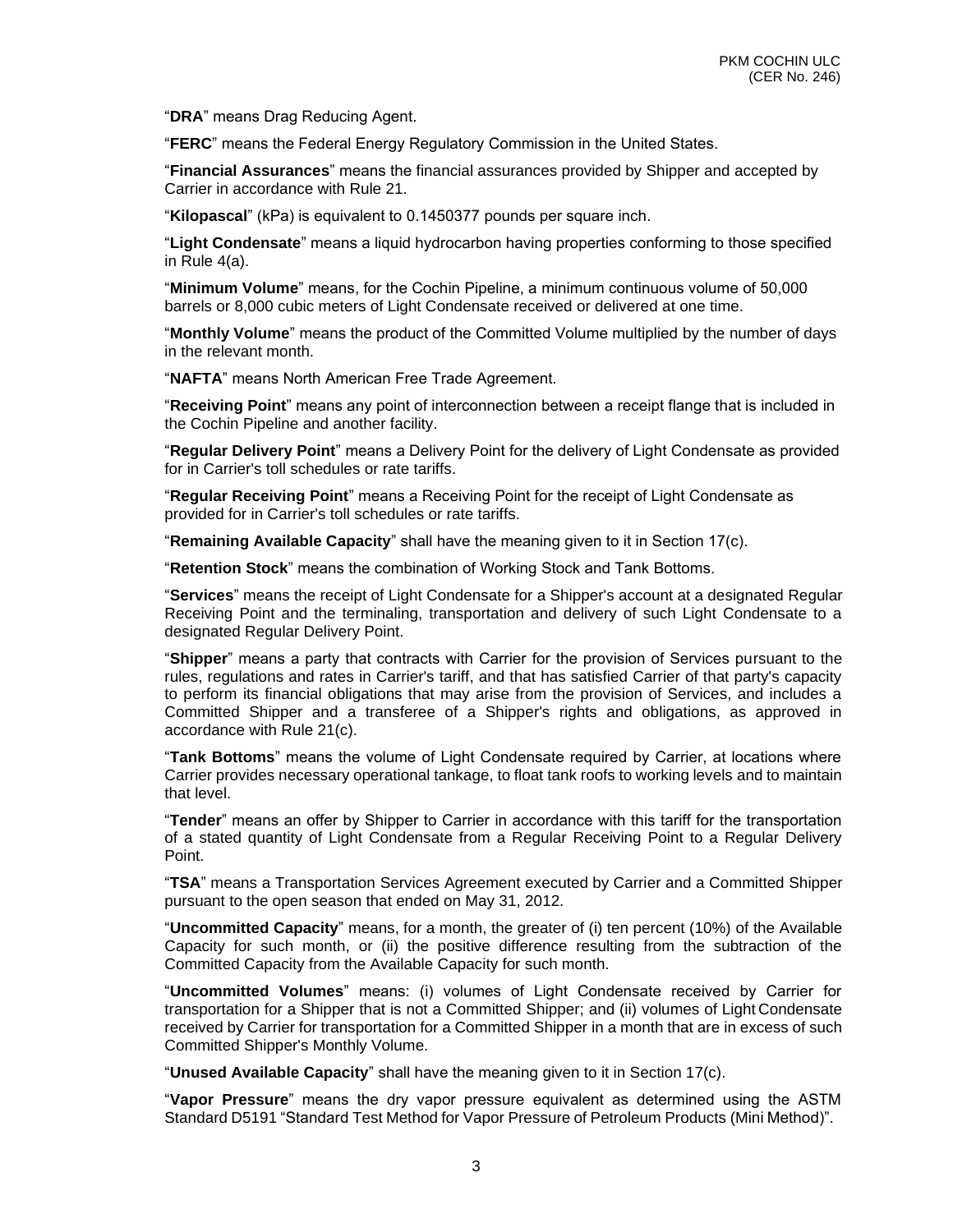"**Viscosity**" means the property which offers resistance to flow and is based on Carrier's reference pipeline temperature at the time of receipt.

"**Working Stock**" means the volume of Light Condensate required by Carrier as linefill for its pipeline, pump stations and terminals for operational and scheduling purposes, as specified from time to time by Carrier.

#### **2. COMMODITY**

a. This tariff applies to the transportation of Light Condensate by Carrier and no commodity other than Light Condensate will be transported under this tariff.

#### **3. ORIGIN AND DESTINATION**

- a. Subject to the further provisions of this tariff, Carrier will only accept Light Condensate for transportation:
	- i. at Regular Receiving Points;
	- ii. when the Light Condensate has been specified to be delivered to one or more Regular Delivery Points;
	- iii. when the party taking delivery of the Light Condensate has been specified in writing to Carrier; and
	- iv. when Shipper has evidenced, to the satisfaction of Carrier, that arrangements have been made for Shipper to take delivery of the Light Condensate.
- b. Carrier shall not be responsible for Light Condensate that cannot be delivered as specified by the Shipper due to any regulatory intervention.

#### **4. SPECIFICATIONS AS TO QUALITY**

- a. Shipper shall not deliver to Carrier and Carrier shall not be obligated to accept Light Condensate that, as determined by Carrier, has on receipt:
	- i. (1) a temperature greater than 38 degrees Celsius;

(2) a Vapor Pressure in excess of 103 Kilopascals;

(3) sediment and water in excess of 0.5 percent by volume (ASTM D95 referee test method);

(4) a density less than 600 kilograms per cubic meter, or in excess of 775 kilograms per cubic meter at 15 degrees Celsius (ASTM D4052 referee test method);

(5) a kinematic viscosity in excess of 2 square millimeters per second determined at Carrier's reference temperature (ASTM D445 or D7042 referee test method);

- ii. any untreated cracked material which will include, but will not be limited to, coker by products, olefin plant by products and cat cracked stocks;
- iii. any organic chlorides;
- iv. physical or chemical characteristics that may render such Light Condensate not readily transportable by Carrier or that may materially affect the quality of other commodities transported by Carrier or that may otherwise cause disadvantage to Carrier; and
- v. any characteristics that are inconsistent with the Light Condensate Acceptance Practice referenced in Rule 23.

In the event of any conflict or discrepancy between clauses (i) through (iv) above, on the one hand, and the Light Condensate Acceptance Practice referenced in clause (v), on the other, whichever is the more stringent shall apply.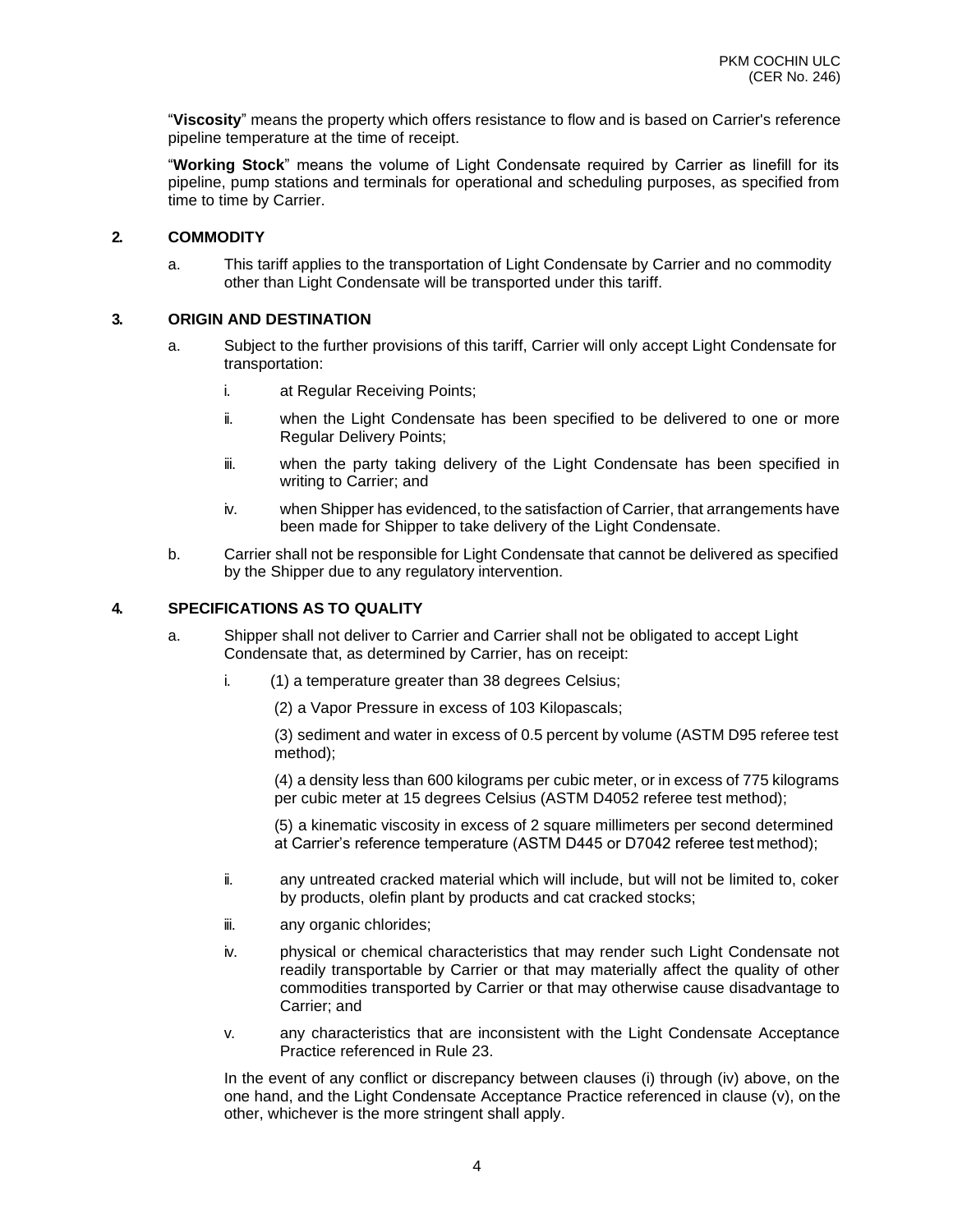Shipper shall not deliver to Carrier and Carrier shall not be obliged to accept Light Condensate that is inconsistent with the NAFTA Practice referenced in Rule 23.

- b. Shipper shall, as required by Carrier, provide to Carrier a certificate with respect to the specifications of Light Condensate listed in (i) through (v) above to be received by Carrier from Shipper. If Shipper fails to provide Carrier with such certificate, then Carrier will not be obligated to accept Shipper's Light Condensate.
- c. If Carrier determines that a Shipper does not comply with the provisions of paragraph (a) of this Rule 4, then such Shipper shall remove its Light Condensate from the Cochin Pipeline as directed by Carrier.
- d. If a Shipper fails to remove its Light Condensate from the Cochin Pipeline in accordance with the provisions of paragraph (c) of this Rule 4 or fails to remove its Light Condensate from a Regular Delivery Point, then Carrier shall have the right to remove and sell such Light Condensate in such lawful manner as deemed appropriate by Carrier. Carrier shall pay from the proceeds of such sale all costs incurred by Carrier with respect to the storage, arrangement of alternate transportation, removal, marketing and sale of such Light Condensate. The remainder of such proceeds, if any, shall be held by Carrier for Shipper and any other party lawfully entitled to such proceeds.

#### **5. CHANGES IN QUALITY AND SEGREGATION**

- a. Shipper acknowledges and agrees that Light Condensate delivered to the Cochin Pipeline by all Shippers will be commingled and that Carrier will not endeavor to deliver substantially the same type of Light Condensate as that received from Shipper.
- b. Carrier shall not be liable for any damage, loss or consequential loss resulting from a change in the density or other quality of a Shipper's Light Condensate that is commingled with other Light Condensate in the facilities of Carrier.
- c. Carrier may inject DRA into the Light Condensate to be transported and Shipper will accept delivery of shipments at the Delivery Point containing DRA compound.

#### **6. EQUALIZATION (administered by Cochin U.S.)**

- a. Carrier shall, for each month, calculate an equalization adjustment to account for quality differences for Light Condensate tendered to the Cochin Pipeline by or on behalf of each Shipper. The equalization adjustment shall be determined by Carrier using the procedures set out in the Equalization Practice referenced in Rule 23. All measurements of the Light Condensate tendered by Shipper shall be determined pursuant to Rule 12. Carrier may recover all costs incurred for calculating the equalization adjustments (including but not limited to sampling and testing) by spreading all such costs pro rata across the positive and negative equalization adjustments calculated under Rule 6(b).
- b. Where any Shipper has a positive equalization adjustment, Shipper shall pay the adjustment to Carrier. Carrier shall pay any negative equalization adjustments to Shippers tendering Light Condensate to the Cochin Pipeline and entitled thereto; provided that Carrier assumes no liability for payment of negative equalization adjustments unless Carrier receives payment of the positive equalization adjustments, and, if there is any shortfall, payments actually received by Carrier will be allocated on the basis of amounts owed. Carrier may calculate, and Shipper shall be liable for, retroactive equalization adjustments for a period of up to twelve (12) months from the month for which the equalization statement in question has been issued.
- c. Carrier will balance and settle Shipper Light Condensate volume over/short positions on a monthly basis.
- d. Carrier may contract with a third party to implement the Equalization Practice, including having such third party collect and distribute funds thereunder on its behalf.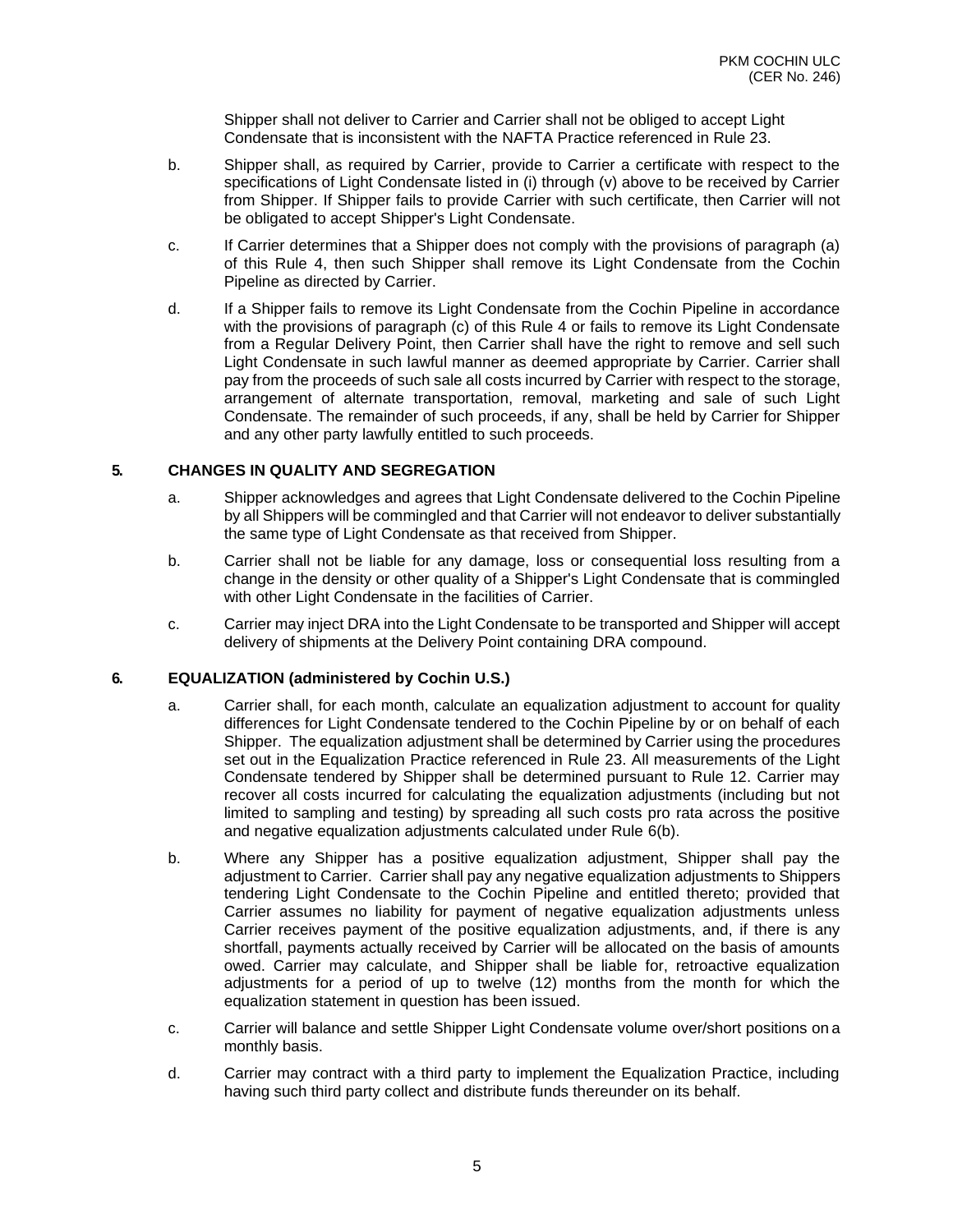#### **7. TENDERS AND QUANTITIES (administered by Cochin U.S.)**

- a. Shippers desiring to Tender Products for transportation shall Tender to the Carrier in writing (Notice of Shipment) a separate Tender for each calendar month on or before the fifteenth  $(15<sup>th</sup>)$  day of the preceding month. Notice of any amendment to the monthly nomination date shall be provided by Carrier to all Shippers at a minimum of twenty four (24) hours in advance of the proposed change in nomination date. Carrier may, subject to the availability of space and the operating conditions of the facilities of Carrier, accept Tenders or revised Tenders after such time.
- b. Shipper shall, upon notice from Carrier, provide written third party verification as required by Carrier that Shipper has sufficient volumes accessible to support such Shipper's Tender. Carrier shall not be obligated to accept a Shipper's Light Condensate where such verification is, in the sole discretion of Carrier, unacceptable to Carrier.
- c. Carrier shall not be obligated to accept Shipper's Light Condensate if the volume of such Light Condensate is less than the Minimum Volume or if the receipt flow rate at which such Light Condensate is received by Carrier is less than or greater than the receipt flow rates specified from time to time by Carrier for each Regular Receiving Point. Carrier shall not be obligated to make a delivery of a Shipper's Light Condensate of less than the Minimum Volume or at a delivery flow rate less than or greater than the delivery flow rates specified from time to time by Carrier for each Regular Delivery Point.
- d. As specified in Carrier's Retention Stock Policy, each Shipper shall either supply its share of Retention Stock or pay the Retention Stock Surcharge specified in the Cochin U.S. local tariff and Carrier's incentive tariffs. The Retention Stock Surcharge collected will be distributed the following month to Shippers who provided Retention Stock during the prior month, in proportion to the quantity provided, as specified in Carrier's Retention Stock Policy.

#### **8. COMMITTED SHIPPER NOMINATIONS AND DEFICIENCY FEES**

- a. In the event that a Committed Shipper fails to nominate and/or Tender a volume of Light Condensate equal to the Committed Volume, it shall nevertheless pay to the Carrier the Deficiency Fee as determined in accordance with Section 2.3 of the TSA.
- b. Whether nominations and Tenders meet Committed Volume requirements will be assessed relative to receipts at the Receiving Point.

#### **9. COMMITTED SHIPPER REIMBURSEMENT RIGHTS**

a. Deficiency Fees are not considered pre-paid transportation. Committed Shippers who pay a Deficiency Fee shall not be entitled to any reimbursement of all or any part of such Deficiency Fee, all as set forth in the TSA.

#### **10. APPLICATION OF TOLLS**

- a. Carrier shall charge Shipper the applicable toll and applicable surcharges for the transportation of Light Condensate that are in effect on the date of receipt of such Light Condensate by Carrier, irrespective of the date of delivery by the Carrier at the Delivery Point.
- b. In accordance with National Energy Board Reasons for Decision MH-001-2013 and Order MO-096-2014, Carrier shall charge Shipper a surcharge applied on a per barrel basis. The surcharge shall be collected by Carrier and set-aside for the purpose of funding abandonment of the Cochin Pipeline.
- c. The Canadian Local Toll will be increased annually, effective on July 1 of each year beginning July 1, 2015, by two and one half percent (2.5%).
- d. The tolls of Carrier are regulated by the CER on a complaint basis. The Carrier is required to make copies of tariffs and supporting financial information readily available to interested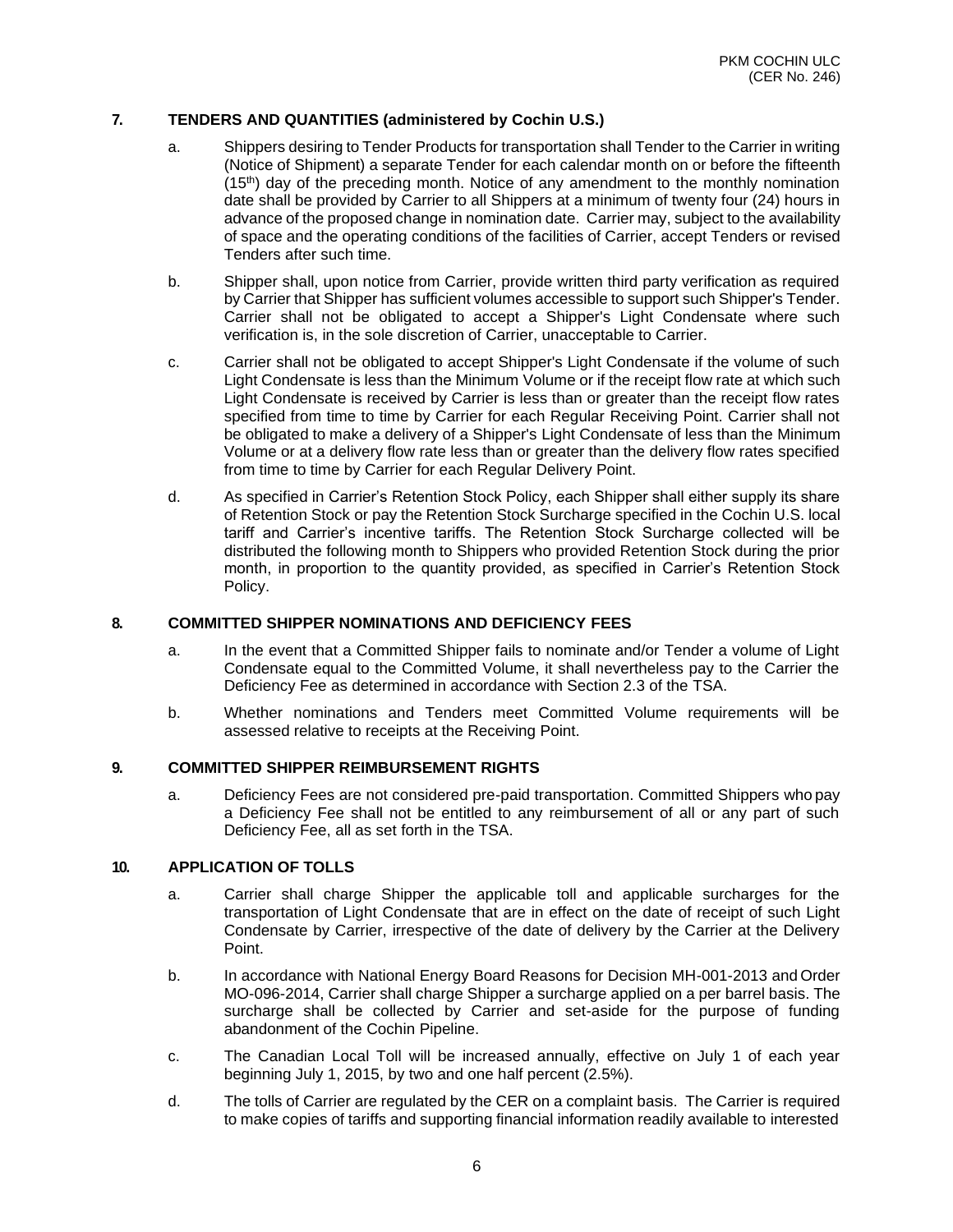persons. Persons who cannot resolve toll and tariff issues with the Carrier may file a complaint with the CER. In the absence of a complaint, the CER does not normally undertake a detailed examination of the Carrier's tolls.

#### **11. PAYMENTS OF RATES AND LIEN FOR UNPAID CHARGES**

- a. Shipper shall pay all charges and costs as provided for in this tariff or otherwise lawfully due to Carrier relating to the transportation of Shipper's Light Condensate by Carrier. Shipper shall pay such charges and costs upon receipt of Carrier's invoice respecting such charges and costs. If required by Carrier, Shipper shall pay such charges and costs before delivery, or before acceptance of a transfer, of Shipper's Light Condensate by Carrier.
- b. Carrier shall have a general lien on all of a Shipper's Light Condensate that is in the possession of Carrier to secure the payment of all charges and costs as provided for in this tariff or otherwise lawfully due to Carrier relating to the transportation of Shipper's Light Condensate by Carrier. The general lien provided herein shall be in addition to any lien or security interest otherwise provided by law or contract. Carrier may withhold Shipper's Light Condensate from delivery and may exercise any other rights and remedies provided at law or by contract, until all such charges and costs have been paid.
- c. If charges for the transportation of a Shipper's Light Condensate remain unpaid for ten days after notice of demand for payment of such charges and costs is made to such Shipper by Carrier, then Carrier shall have the right to remove and sell any or all of such Shipper's Light Condensate that is in the possession of Carrier in such lawful manner as deemed appropriate by Carrier.
- d. Carrier shall pay from the proceeds of such sale all charges and costs accruing or due relating to the transportation of such Shipper's Light Condensate by Carrier and all costs incurred by Carrier with respect to the storage, removal and sale of such Shipper's Light Condensate. The remainder of such proceeds, if any, shall be held by Carrier for Shipper and any other party lawfully entitled to such proceeds.
- e. When required, Carrier shall, with or without notice to Shipper, appoint agent(s) to retain possession of Shipper's Light Condensate on behalf of Carrier for the purpose of enforcing the general lien described in this Rule. Carrier hereby advises that it may appoint an agent to hold possession of Shipper's Light Condensate for the purpose of enforcing its general lien.

#### **12. MEASURING, TESTING AND DEDUCTIONS**

- a. Carrier shall gauge or meter, or cause to be gauged or metered, Shipper's Light Condensate in accordance with Carrier's standard operating procedures, upon receipt and delivery by Carrier. Shipper or the designee of Shipper may be present at such gauging or metering. If tank gauges are used, the volume of Light Condensate shall be computed from tank tables on a 100 percent (100%) volume basis. Carrier shall have the right to enter the premises where Light Condensate is received or delivered by Carrier and shall be granted access to all facilities for the purpose of gauging, metering or auditing and to make any examination, inspection, measurement or test as required by Carrier to verify the accuracy of such facilities and the quality of Shipper's Light Condensate. If there is any discrepancy between Carrier's meters and the metering equipment used by Shipper or a third party, the measurement indicated by Carrier's meters will be deemed to be the correct measurement.
- b. Carrier shall correct the measured volume of Light Condensate received and delivered by Carrier from the actual temperature of such Light Condensate to Barrels at a temperature of 60 degrees Fahrenheit by use of API Manual of Petroleum Measurement Standards, Chapter 11.1 Volume 1, or the latest revision to such Standards.
- c. Carrier shall correct the metered volume of Light Condensate for compressibility by the use of API Manual of Petroleum Measurement Standards, Chapters 11.2.1 M or 11.2.1 or the latest revision to such Standards.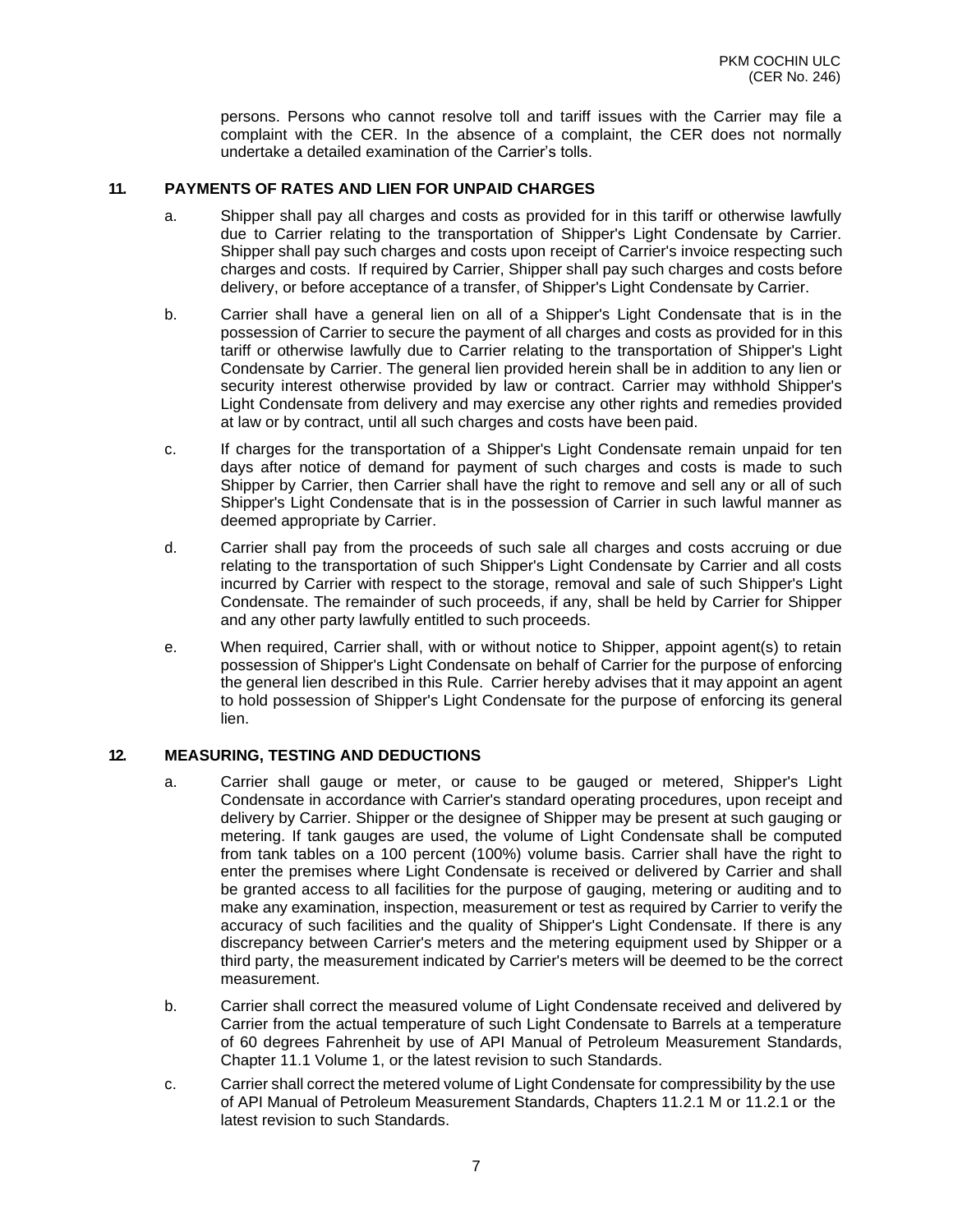- d. Carrier shall determine the percentage of sediment and water in Light Condensate by the use of a centrifuge or other method agreed to by Carrier and Shipper. Carrier shall deduct the amount of sediment and water from the corrected volume of such Light Condensate.
- e. Carrier shall, as deemed necessary by Carrier, adjust the measured volume of Light Condensate for shrinkage in accordance with API Chapter 12.3 or the latest revisions to such standard.
- f. Carrier shall, as deemed necessary by Carrier, determine the kinematic Viscosity of Light Condensate received by Carrier in accordance with ASTM D 445 or the latest revision to such Standard or such other test as may be agreed to by Carrier and Shipper.
- g. Shipper shall be entitled to have delivered to it only that portion of its shipment as may remain after deduction of its pro rata share of any loss of Light Condensate while in the custody of Carrier, as determined by Carrier in accordance with Rule 15(b), and after any deductions or adjustments made by Carrier pursuant to the foregoing provisions of this Rule 12.
- h. The results of all such gauging, metering and testing by Carrier shall be final.

#### **13. EVIDENCE OF RECEIPTS AND DELIVERIES**

a. Carrier shall evidence the receipt and delivery of Light Condensate by tickets showing the volume, temperature, density, sediment and water and any other data with respect to such Light Condensate as may be specified from time to time by Carrier. Tickets shall be signed by Shipper, or the designate of Shipper, and Carrier, but whether or not so signed by Shipper or its designate shall be conclusive evidence of the information set forth therein.

#### **14. DELIVERY AND ACCEPTANCE; OWNERSHIP OF LIGHT CONDENSATE; IMPORT OBLIGATIONS**

- a. Carrier does not have storage available for Shipper's Light Condensate at the Delivery Point. Shipper or the designee of Shipper shall accept such Shipper's Light Condensate upon arrival at the designated Regular Delivery Point for such Light Condensate and shall remove Shipper's Light Condensate immediately upon delivery.
- b. If a Shipper or its designee fails to remove its Light Condensate from the Cochin Pipeline in accordance with paragraph (a) of this Rule 14, then Carrier shall have the right to remove and sell such Light Condensate in such lawful manner as deemed appropriate by Carrier. Carrier shall pay from the proceeds of such sale all costs incurred by Carrier with respect to the storage, removal, and sale of such Light Condensate. The remainder of such proceeds, if any, shall be held by Carrier for Shipper and any other party lawfully entitled to such proceeds.
- c. Under no circumstances will Carrier be deemed to have acquired legal or beneficial ownership in any Light Condensate delivered to the Cochin Pipeline. Nothing in the foregoing shall limit or affect the lien or other rights of Carrier set forth in Rule 11.
- d. Shipper shall be the importer of the Light Condensate into Canada and the exporter of Light Condensate from the United States, and agrees to be subject to and responsible for the reporting, accounting and other obligations applicable to such importers and exporters under the Canadian Customs Act, United States Customs and Border Protection regulations, and other applicable laws and regulations. Shipper shall account for all imports of Light Condensate into Canada and shall pay all duties, taxes and other amounts that may be levied or payable in respect of such imports within the time and in the manner required by the Canadian Customs Act, the Canadian Customs Tariff, the Canadian Excise Tax Act and/or other applicable laws or regulations. Shipper shall report to the Canada Border Services Agency all importations of Light Condensate into Canada and to the United States Customs and Border Protection all exports of Light Condensate from the United States into Canada.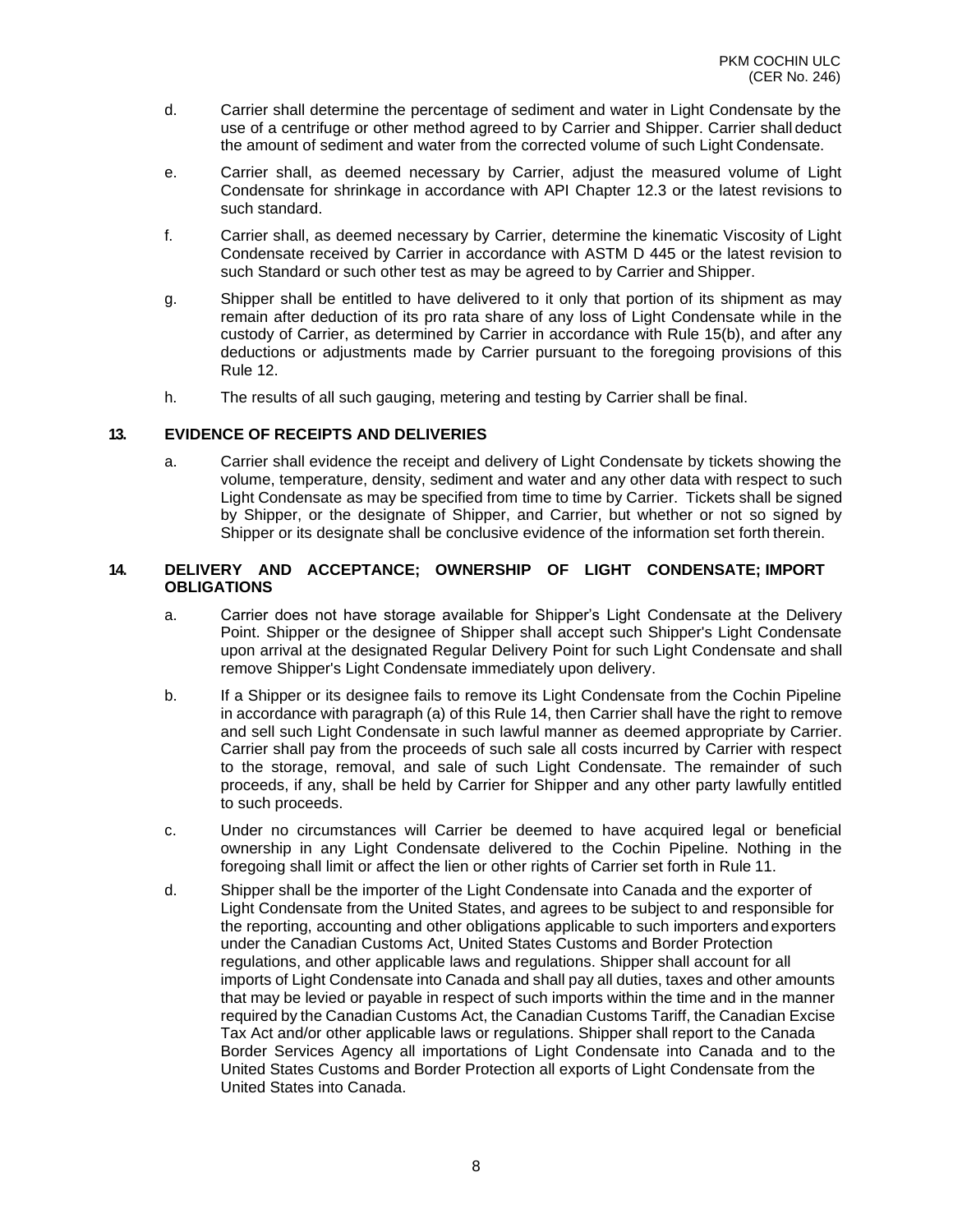e. Shipper shall indemnify, hold harmless and reimburse Carrier for any and all duties, taxes, penalties, interest, costs and/or other amounts incurred by or which become payable by Carrier as a result of Shipper's failure to comply with its obligations under Rule 4(a) or 14(d) or in connection with Carrier's rights under Rules 11(b) or (c) hereof or the exercise of such rights.

#### **15. LIABILITY OF CARRIER**

- a. Except where caused by the direct negligence of Carrier, Carrier shall not be liable to a Shipper for any delay, damage, loss or consequential loss resulting from any cause while Carrier is in possession or control of such Shipper's Light Condensate, including, without limitation, the breakdown of the facilities of Carrier.
- b. If damage or loss to Light Condensate results from any cause other than the direct negligence of Carrier while Carrier is in possession or control of such Light Condensate, then Carrier may apportion the cost of such damage or loss on a pro rata basis among all Shippers. Each Shipper's share of such cost shall be determined by Carrier based on the proportion of the volume of Shipper's Light Condensate in the possession of Carrier on the date of such loss to the total volume of Light Condensate in the possession of Carrier on the date of such loss.
- c. To the extent Carrier deems it is unable, other than due to the direct negligence of Carrier, to transport product in its custody without impacting the operations and/or reliability of the Cochin Pipeline and associated facilities, Carrier will forecast, as soon as reasonably possible, an expected volume of Light Condensate that will be deemed lost, the estimated proportional allocation of the losses for each of the Shippers and the projected location of where the impacted volumes will be retained. Each Shipper allocated such a loss shall have 48 hours from when the impacted Light Condensate arrives at the indicated location to make arrangements to take possession and remove its allocated volume from such location. In the event that a Shipper notifies Carrier that it prefers to have Carrier dispose of such volumes on its behalf or otherwise fails to remove such volumes from Carrier's system within the noticed 48-hour period, Carrier shall remove the Shipper's allocated volume in a manner and at a time deemed appropriate by Carrier. To the extent Carrier disposes of such volumes by sale, Carrier shall pay from the proceeds of such sale any reasonable and verifiable costs incurred by Carrier with respect to the storage, arrangement of alternate transportation, removal, marketing and sale of such volumes and remit the remainder of such proceeds, if any, to the Shipper.
- d. Notwithstanding subpart c. above, Carrier reserves the right to take immediate actions to dispose of any loss product on its system if it is deemed by Carrier that delays will impact the safety, operational performance or reliability of the Cochin Pipeline or associated facilities. In the case of such a disposition through sale, proceeds, if any, will be allocated to the affected Shippers pursuant to the terms of subpart c. above.

#### **16. INDEMNIFICATION BY SHIPPER**

- a. A Shipper shall indemnify Carrier for any damage, loss, costs or consequential loss incurred by Carrier or any other party as a result of such Shipper's failure to comply with any provision of this tariff, excluding any damage, loss, costs or consequential loss caused by the direct negligence of Carrier.
- b. If the Light Condensate is not removed from Carrier's facilities and a disruption of Carrier's operation results, Shipper causing such disruption shall be completely and absolutely liable for all costs associated with such disruption, including loss of revenue resulting therefrom.

#### **17. PRIORITY SERVICE AND APPORTIONMENT**

a. Carrier may, without liability, allocate available pipeline capacity for any month in which the requested Tenders exceed the Available Capacity. If, in a month, the aggregate Tenders for Service by all Shippers exceed the Available Capacity for such month then Carrier will, within two (2) working days of the receipt of all Tenders for the upcoming month, contact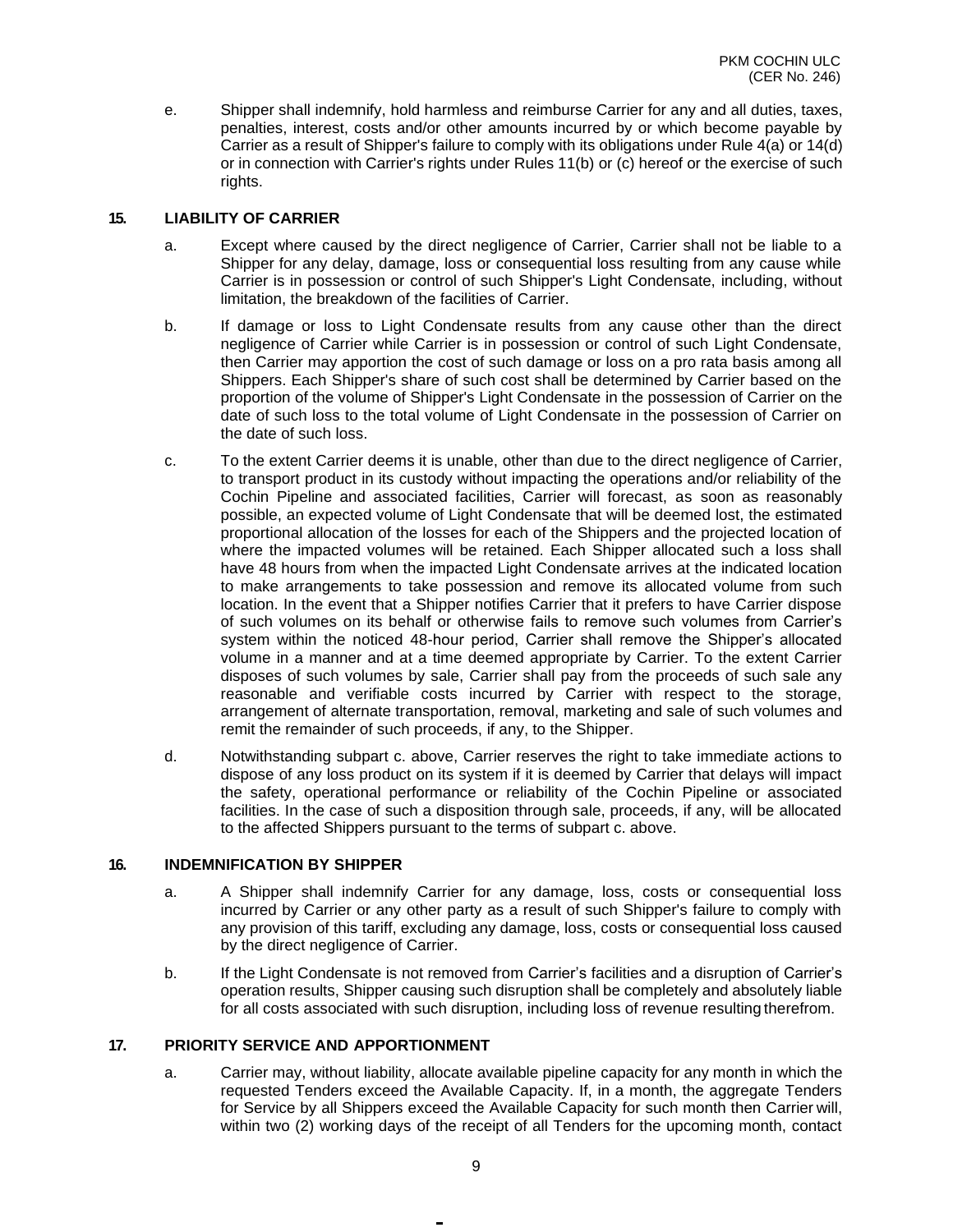Shippers to determine if any are willing to voluntarily reduce their Tenders. If, in a month, the aggregate Tenders, as voluntarily reduced by Shippers, still exceed the Available Capacity for such month then, as set forth below, Carrier will apportion the Services as outlined in Rules 17(b) and 17(c) below. The method of allocating Service among Shippers is outlined in Rules 17(b) and 17(c) below. Shippers will be notified by Carrier of their allocated volumes within four (4) working days of the receipt of all Tenders for the upcoming month.

- b. Apportionment of the Services to Uncommitted Volumes will be required in a Month when the aggregate nominations for Uncommitted Volumes exceed the Uncommitted Capacity. In such Month, Carrier will apportion the Services such that the aggregate Uncommitted Volume is equal to the Uncommitted Capacity.
- c. When the Services are apportioned among Shippers, Carrier shall allocate Available Capacity in the following order of priority:
	- i. nominations for Committed Volumes in the proportion that a Committed Shipper's Committed Volume bears to the Committed Capacity, provided that capacity will not be allocated to a Shipper in excess of the lower of such Shipper's nomination or Committed Volume. The allocation of capacity made in a month to each Committed Shipper pursuant hereto shall be the "Committed Shipper Allocation";
	- ii. if any capacity remains after satisfying the nominations for Committed Volumes, nominations for Uncommitted Volumes (including nominations by Committed Shippers for volumes in excess of their Committed Volumes, whether at the full uncommitted rate or at the volume discount rate available to Committed Shippers, but excluding any nominations under a discounted rate schedule in the proportion that each such nomination bears to the aggregate nominations for such Uncommitted Volumes and;
	- $\ddot{\mathbf{i}}$  if any capacity remains after satisfying the nominations in subsections (i) and (ii) (the "Remaining Available Capacity"), the Remaining Available Capacity shall allocated among all Shippers' nominations for Uncommitted Volumes under a discounted rate schedule on a pro rata basis based on each such Shipper's nomination.
- d. If a Shipper fails to physically deliver to Carrier at the Receiving Point its allocated volume resulting from its nomination in a month when apportionment is applied ("Overnominating Shipper") then:
	- i. If Overnominating Shipper advises Carrier in writing of its inability to deliver a portion of its allocated volume ("short fall volume") then Carrier will use all reasonable efforts to equitably offer such short fall volume to other Shippers;
	- ii. Any volumes reallocated to other Shippers will be credited against all short fall volumes of the Overnominating Shippers on a pro rata basis;
	- iii. Any short fall volumes that are not taken and reallocated to other Shippers shall be invoiced at the published toll as though such short fall volumes had been received for the Overnominating Shipper; and
	- iv. Any invoices for short fall volumes will have to be paid before Carrier will accept further nominations or product for receipt from that Overnominating Shipper.

#### **18. REQUESTED CHANGE BY SHIPPER**

a. Subject to the operating conditions of the facilities of Carrier and the other terms and conditions of this tariff, Carrier may, upon the written request of a Shipper, allow a Shipper to change: (i) the designated volume and type of its Light Condensate to be received at a designated Regular Receiving Point; (ii) the designated volume of its Light Condensate to be delivered to a designated Regular Delivery Point; and (iii) the party designated to take delivery of its Light Condensate.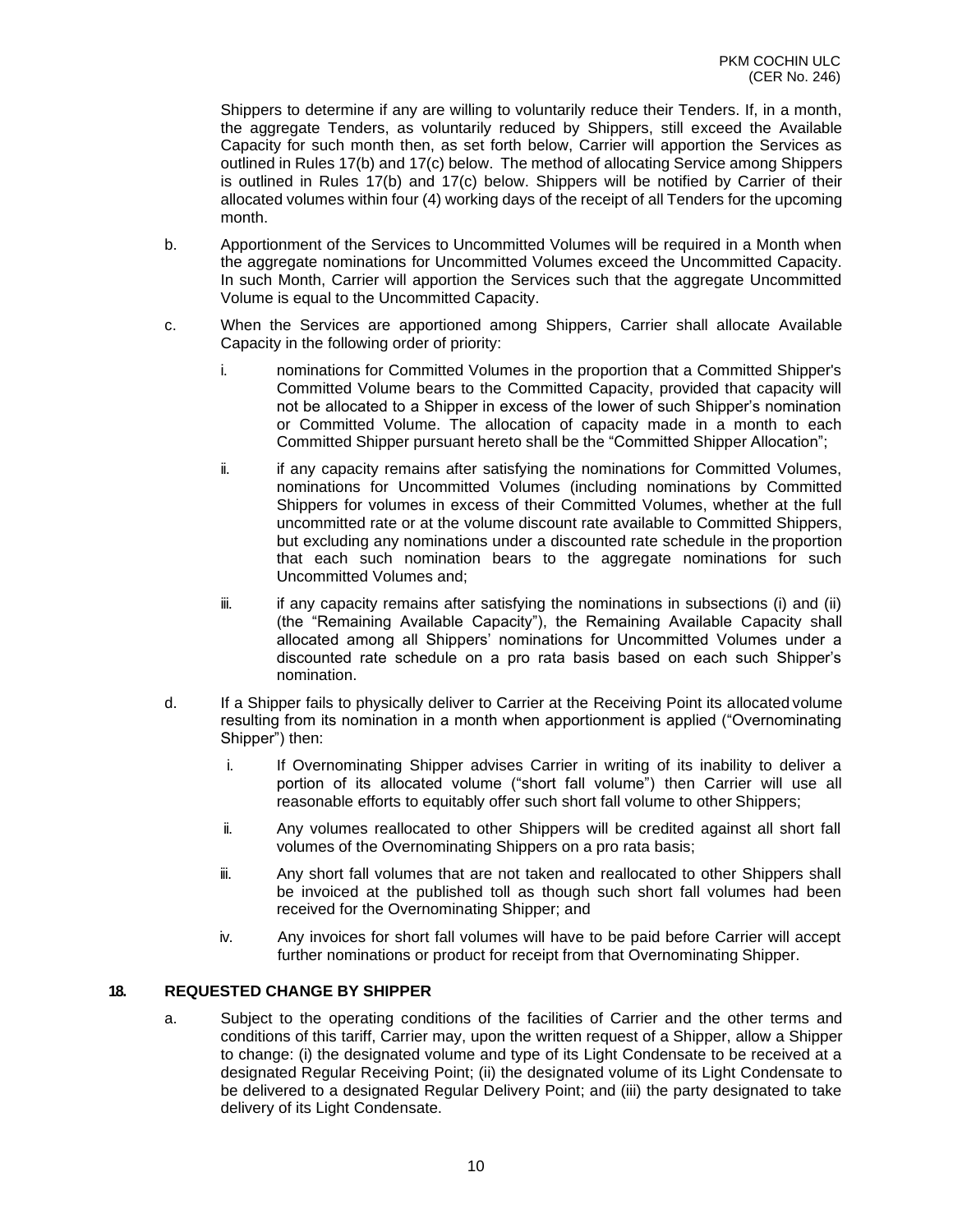#### **19. ADVERSE CLAIMS AGAINST LIGHT CONDENSATE**

- a. Shipper shall not Tender or deliver to Carrier Light Condensate which is involved in litigation, the ownership of which may be in dispute or which is encumbered by a lien or charge of any kind unless Shipper provides written notification to Carrier of such litigation, dispute, lien or charge not less than twenty (20) days before such Tender is made to Carrier.
- b. Carrier shall not be obligated to accept Light Condensate that is involved in litigation, the ownership of which may be in dispute or which is encumbered by a lien or charge of any kind.
- c. A Shipper shall advise Carrier in writing if, at any time while Shipper's Light Condensate is in the possession of Carrier, such Light Condensate becomes involved in litigation, the ownership of such Light Condensate becomes in dispute or such Light Condensate becomes encumbered by a lien or charge of any kind.
- d. A Shipper shall, upon demand from Carrier, provide a bond or other form of indemnity satisfactory to Carrier protecting Carrier against any liability or loss that may arise as a result of such Shipper's Light Condensate that is involved in litigation, the ownership of which may be in dispute or which is encumbered by a lien or charge of any kind.

#### **20. CLAIMS, SUITS AND TIME FOR FILING**

a. As a condition precedent to recover, claims for loss, damage or delay in connection with the shipment of Light Condensate Tendered for shipment under the terms of this tariff must be filed in writing with the initial or delivering Carrier within one (1) month after delivery of the Light Condensate, or, in the case of failure to make delivery, then within one (1) month after a reasonable time for delivery has elapsed; and suits arising out of such claims must be constituted against the Carrier within six (6) months from the day when notice in writing is given by the Carrier to the claimant that the Carrier has disallowed the claim or any part or parts thereof specified in the notice. In causing Light Condensate to be transported under this tariff, the Shipper agrees to be bound by provisions of this clause and waive any rights which they or either of them might otherwise have, at common law or otherwise, to make a claim after the expiration of the said period of one (1) month or to bring an action after the expiration of the said period of six (6) months.

#### **21. FINANCIAL ASSURANCES**

- a. At all times any prospective or existing Shipper shall either:
	- i. maintain a credit rating or credit ratings for senior unsecured long term debt that are no lower than any of the minimum credit ratings set forth below; or
	- ii. if a Shipper or prospective Shipper has at least one credit rating for senior unsecured long term debt that is lower than one of the minimum credit ratings set out below or does not maintain a credit rating for senior unsecured long term debt, such Shipper or prospective Shipper shall, have and maintain a guarantee in favor of Carrier, in an amount sufficient to ensure payment of all costs and charges that could reasonably accrue due to Carrier in form and substance acceptable to Carrier in its sole discretion, from a guarantor that is credit rated and has no credit ratings that are lower than any of the minimum credit ratings set out below and that either is a direct or indirect parent of Shipper or prospective Shipper at the time such guarantee is delivered to Carrier or provides a legal opinion to Carrier confirming the enforceability of such guarantee, from an issuer and in form and substance acceptable to Carrier (the "Guarantee"):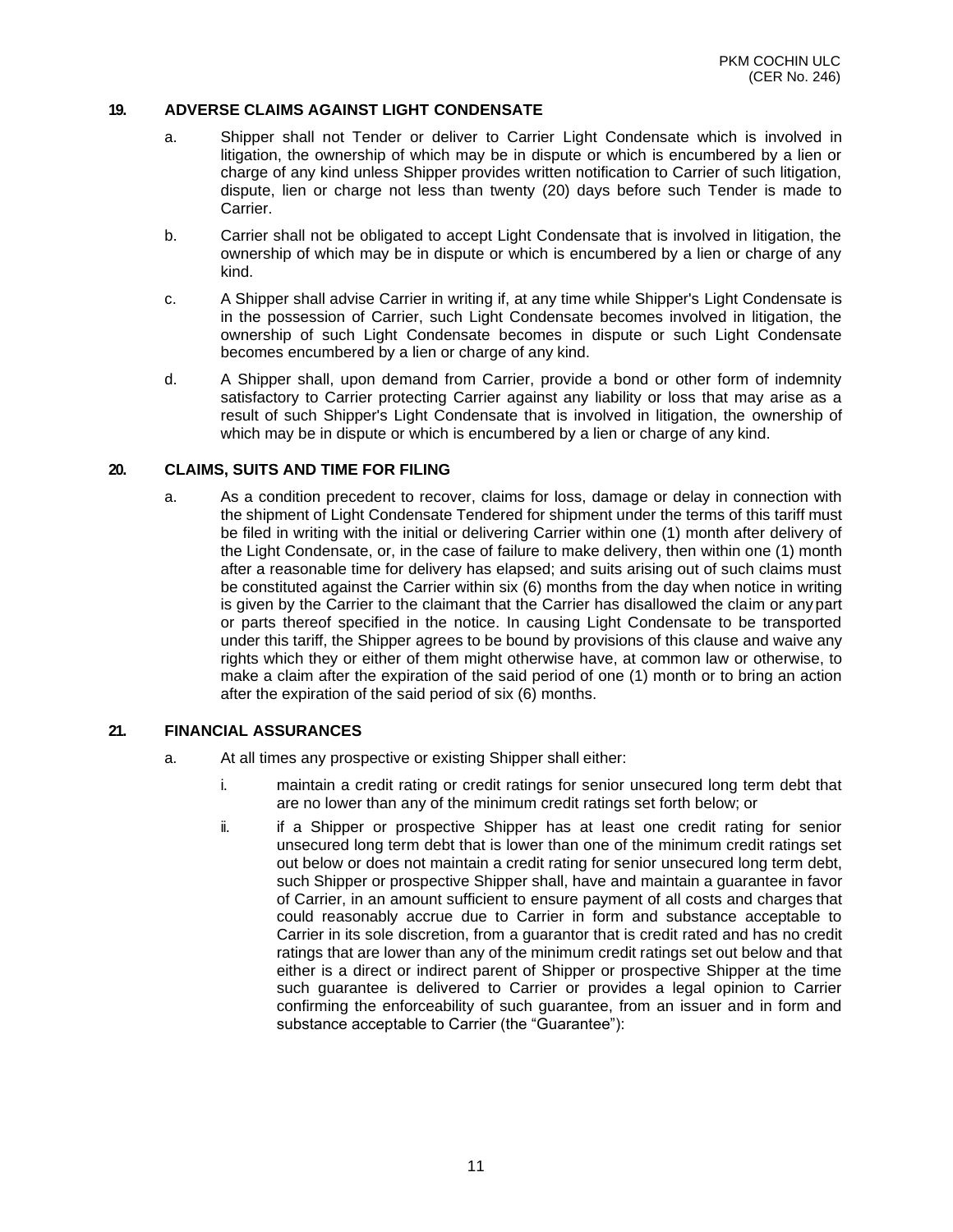| Agency                       | <b>Minimum Credit Rating</b> |
|------------------------------|------------------------------|
| Moody's Investor Services    | Baa3                         |
| Standard & Poor's            | BBB-                         |
| Dominion Bond Rating Service | BBB (low)                    |

- b. If Carrier reasonably determines that:
	- i. Shipper's credit rating has fallen below one or more of the minimum credit ratings set forth above, or has otherwise become impaired or unsatisfactory; or
	- $ii.$  if the Guarantee required in accordance with Rule 21(a) no longer provides adequate security for the performance of Shipper's obligations arising from the transportation of Light Condensate under this tariff or the credit rating of the guarantor falls below one or more of the minimum credit ratings set forth in Rule 21(a),

then Shipper shall, within ten (10) Business Days after written notice from Carrier, deliver to Carrier one or more of the following Financial Assurances, as selected by Shipper, for payment of all charges and costs as provided for in this tariff, or otherwise lawfully due to Carrier:

- A. prepayment of an amount sufficient to ensure payment of all costs and charges that could reasonably accrue due to Carrier;
- B. a letter of credit in favor of Carrier in an amount sufficient to ensure payment of all costs and charges that could reasonably accrue due to Carrier, in a form and from an institution reasonably acceptable to Carrier, such letter of credit to allow Carrier to demand full or partial payment thereunder in the event of a Shipper Default; and/or
- C. another Guarantee in an amount sufficient to ensure payment of all costs and charges that could reasonably accrue due to Carrier, in a form and from a third party acceptable to Carrier

provided that in the case of a Committed Shipper the amount of the prepayment pursuant to (A) above and the letter of credit pursuant to (B) above shall be equal to the product of (i) the Committed Volume, multiplied by (ii) 365, multiplied by (iii) the Committed Rate (the "Financial Assurances").

Carrier shall not be obligated to accept Light Condensate for transportation from an existing or prospective Shipper if such existing or prospective Shipper fails to deliver the Financial Assurances to Carrier within ten (10) Business Days of Shipper's receipt of Carrier's written request for such Financial Assurances.

For so long as Shipper or the guarantor maintains at least a credit rating for senior unsecured long term debt from at least one of the rating agencies set forth above and no such credit rating has fallen below one or more of the minimum credit ratings set forth above, then Carrier shall not be entitled to require any prepayment, posting of a letter of credit or another Guarantee if and for so long as Shipper or the guarantor has a credit rating no lower than Baa1 (Moody's), BBB+ (Standard & Poors) or BBB (high) (Dominion) from any of the above rating agencies.

c. If Rule 21(a) is not satisfied or required Financial Assurances are not provided in accordance with Rule 21(b), upon the request of Carrier, any prospective or existing Shipper that is not a publicly held company shall provide information to Carrier that will allow Carrier to determine the prospective or existing Shipper's capacity to perform any financial obligations that could arise from the transportation of that Shipper's Light Condensate under the terms of this tariff, including the payment of transportation charges, equalization obligations and the value of the